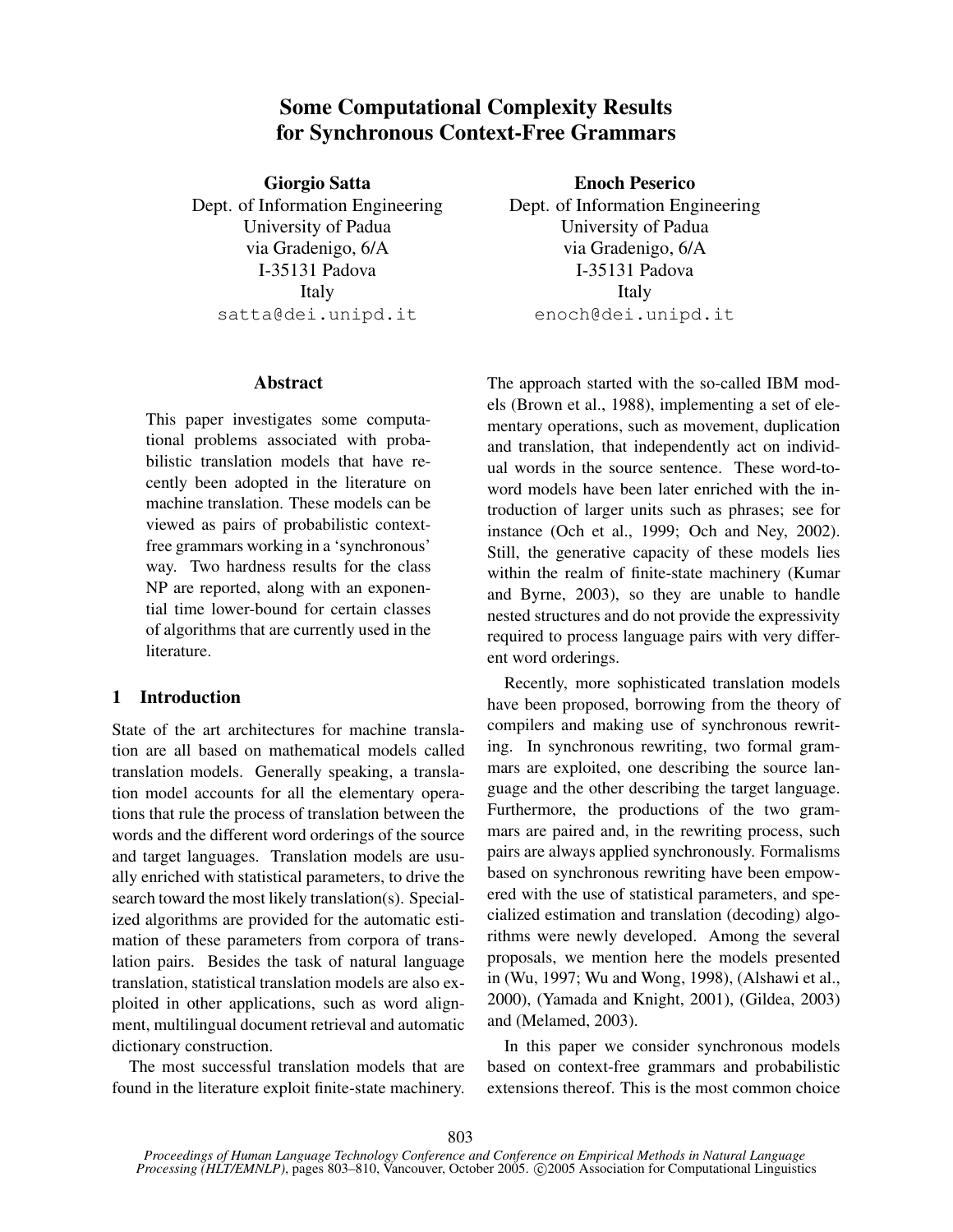in statistical translation models that exceed the generative power of finite-state machinery. We focus on two associated computational problems that have been defined in the literature. One is the membership problem, which involves testing whether an input string pair can be generated by the model. The other is the translation problem (also called the decoding problem) which involves the search for a suitable translation of an input string/structure. It has been often informally stated in the literature that the use of structured models results in efficient, polynomial time algorithms for the above problems. We show here that sometimes this is not the case. The contribution of this paper can be stated as follows:

- we show that the membership problem is NPhard, unless a constant bound is imposed on the length of the productions (Section 3);
- we show an exponential time lower bound for the membership problem, in case chart parsing is adopted (Section 3);
- we show that translating an input string into the best parse tree in the target language is NPhard, even in case productions are bounded in length (Section 4).

Investigation of the computational complexity of translation models has started in (Knight, 1999) for word-to-word models. This paper can be seen as the continuation of that line of research.

### 2 Synchronous context-free grammars

Several definitions for synchronous context-free grammars have been proposed in the literature; see for instance (Chiang, 2004; Chiang, 2005). Our definition is based on syntax-directed translation schemata (SDTS; Aho and Ullman, 1972), with the difference that we do not impose the restriction that two paired context-free productions have the same left-hand side. As it will be discussed in Section 4, this results in an enriched generative capacity when probabilistic extensions are considered. We assume the reader is familiar with the definition of contextfree grammar (CFG) and with the associated notion of derivation.

Let  $V_N$  and  $V_T$  be sets of nonterminal and terminal symbols, respectively. In what follows we need to represent bijections between all the occurrences of nonterminals in two strings over  $V_N \cup V_T$ . This can be done by annotating nonterminals with indices from an infinite set. We define  $\mathcal{I}(V_N) = \{A^{(t)} |$  $A \in V_N$ ,  $t \in \mathbb{N}$  and  $V_I = \mathcal{I}(V_N) \cup V_T$ . We write index $(\gamma)$ ,  $\gamma \in V_I^*$ , to denote the set of all indices (the integers t) that appear in symbols in  $\gamma$ . Two strings  $\gamma, \gamma' \in V_I^*$  are **synchronous** if each index in index( $\gamma$ ) occurs only once in  $\gamma$ , each index in index( $\gamma'$ ) occurs only once in  $\gamma'$ , and index( $\gamma$ ) = index( $\gamma'$ ). Therefore synchronous strings have the general form

$$
u_{10}A_{11}^{(t_1)}u_{11}A_{12}^{(t_2)}u_{12} \cdots u_{1r-1}A_{1r}^{(t_r)}u_{1r},
$$
  

$$
u_{20}A_{21}^{(t_{\pi(1)})}u_{21}A_{22}^{(t_{\pi(2)})}u_{22} \cdots u_{2r-1}A_{2r}^{(t_{\pi(r)})}u_{2r},
$$

where  $r \geq 0$ ,  $u_{1i}, u_{2i} \in V_T^*$ ,  $A_{1i}^{(t_i)}$  $\binom{(t_i)}{1i}, A_{2i}^{(t_{\pi(i)})} \in$  $\mathcal{I}(V_N)$ ,  $t_i \neq t_j$  for  $i \neq j$  and  $\pi$  is some permutation defined on set  $\{1, \ldots, r\}$ .

Definition 1 *A* synchronous context-free gram**mar** *(SCFG)* is a tuple  $G = (V_N, V_T, P, S)$ *, where*  $V_N$ ,  $V_T$  are finite, disjoint sets of nonterminal and *terminal symbols, respectively,*  $S \in V_N$  *is the start symbol and* P *is a finite set of synchronous productions, each of the form*  $[A_1 \rightarrow \alpha_1, A_2 \rightarrow \alpha_2]$ *, with*  $A_1, A_2 \in V_N$  and  $\alpha_1, \alpha_2 \in V_I^*$  synchronous strings.

 $\sum_{[A_1\rightarrow\alpha_1,\ A_2\rightarrow\alpha_2]\in P}\ |A_1\alpha_1A_2\alpha_2|$ . Based on an ex-The size of a SCFG G is defined as  $|G|$  = ample from (Yamada and Knight, 2001), we provide a sample SCFG fragment translating from English to Japanese, specified by means of the following synchronous productions:

 $s_1: \text{ [VB} \rightarrow \text{PRP}^{(1)} \text{ VB1}^{(2)} \text{ VB2}^{(3)},$  $VB \to PRP^{(1)} VB2^{(3)} VB1^{(1)}$  $s_2: \text{[VB2} \to \text{VB}^{(1)} \text{TO}^{(2)},$  $VB2 \rightarrow TO^{(2)}VB^{(1)}$  gal  $s_3: [TO \rightarrow TO^{(1)} \text{ NN}^{(2)}, TO \rightarrow \text{NN}^{(2)} \text{ TO}^{(1)}]$  $s_4:$  [PRP  $\rightarrow$  he, PRP  $\rightarrow$  kare ha]  $s_5: \text{[VB1} \rightarrow \text{adores}, \text{VB1} \rightarrow \text{daisuki} \text{ desul}$  $s_6: \text{[VB} \rightarrow \text{ listening}, \text{VB} \rightarrow \text{kiku no}]$  $s_7:$  [TO  $\rightarrow$  to, TO  $\rightarrow$  wo]  $s_8: \quad [NN \rightarrow music, \quad NN \rightarrow ongaku]$ 

Note that in production  $s_2$  above, the nonterminals VB and TO generated from nonterminal VB2 in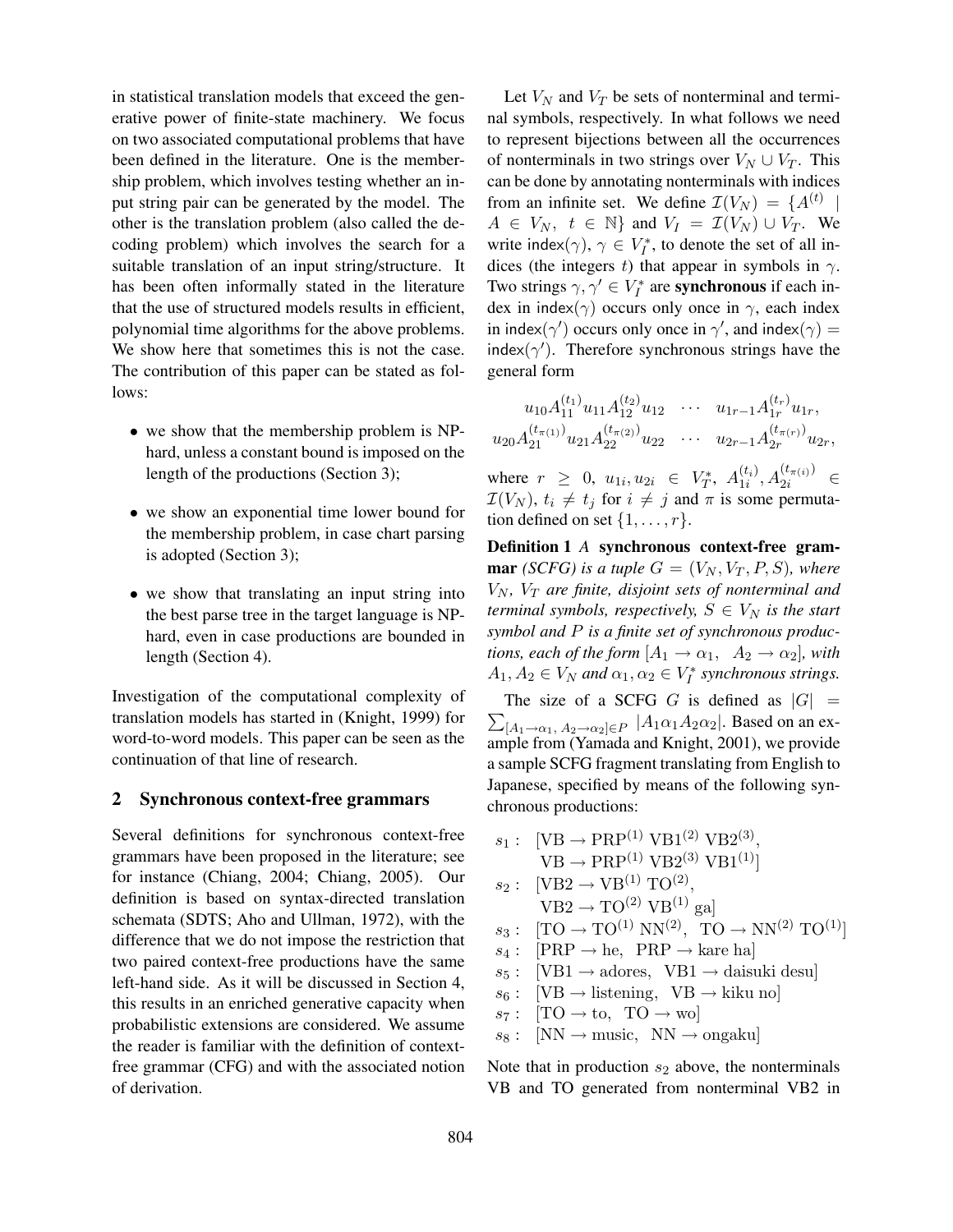the English component are inverted in the Japanese component, where some additional lexical material is also added.

In a SCFG, the 'derives' relation is defined on synchronous strings in terms of simultaneous rewriting of two nonterminals with the same index. Some additional notation will help us defining this relation precisely. A reindexing is a one-to-one function on N. We extend a reindexing  $f$  to  $V_I$  by letting  $f(A^{(t)}) = A^{(f(t))}$  for  $A^{(t)} \in \mathcal{I}(V_N)$  and  $f(a) = a$ for  $a \in V_T$ . We also extend f to strings in  $V_I^*$  by letting  $f(\varepsilon) = \varepsilon$  and  $f(X\gamma) = f(X)f(\gamma)$ , for each  $X \in V_I$  and  $\gamma \in V_I^*$ . We say that strings  $\gamma_1, \gamma_2 \in$  $V_I^*$  are **independent** if index( $\gamma_1$ )  $\cap$  index( $\gamma_2$ ) =  $\emptyset$ .

**Definition 2** Let  $G = (V_N, V_T, P, S)$  be a SCFG and let  $\gamma_1, \gamma_2$  be synchronous strings in  $V_I^*$ . The **derives** *relation*  $[\gamma_1, \quad \gamma_2] \Rightarrow_G [\delta_1, \quad \delta_2]$  *holds whenever there exist an index t in* index( $\gamma_1$ ), a syn*chronous production*  $[A_1 \rightarrow \alpha_1, A_2 \rightarrow \alpha_2]$  *in* P *and some reindexing* f *such that*

# (i)  $f(\alpha_1 \alpha_2)$  *and*  $\gamma_1 \gamma_2$  *are independent; and*

(ii) 
$$
\gamma_i = \gamma_i' A_i^{(t)} \gamma_i''
$$
,  $\delta_i = \gamma_i' f(\alpha_i) \gamma_i''$ , for  $i = 1, 2$ .

We also write  $[\gamma_1, \gamma_2] \Rightarrow_G^s [\delta_1, \delta_2]$  to explicitly indicate that the derives relation holds through some synchronous production  $s \in P$ .

Since  $\delta_1$  and  $\delta_2$  in Definition 2 are synchronous strings, we can define the reflexive and transitive closure of  $\Rightarrow_G$ , written  $\Rightarrow_G^*$ . This relation is used to represent derivations in G. In case we have  $[\gamma_{1i-1}, \ \gamma_{2i-1}] \Rightarrow_G^{s_i} [\gamma_{1i}, \ \gamma_{2i}]$  for  $1 \leq i \leq n$ ,  $n \geq 1$ , we also write  $[\gamma_{10}, \gamma_{20}] \Rightarrow_{G}^{\sigma} [\gamma_{1n}, \gamma_{2n}],$ where  $\sigma = s_1 s_2 \cdots s_n$ . We always assume some canonical form for derivations (as for instance leftmost derivation on the left component). Similarly to the case of context-free grammars, each derivation in G can be associated with a pair of parse trees, that is, one parse tree for each dimension.

Back to our example, we report a fragment of a derivation of the string pair [he adores listening to music, kare ha ongaku wo kiku no ga daisuki desu]:

$$
\begin{aligned} [\text{VB}^{(1)}, \ \ \text{VB}^{(1)}] \\ \Rightarrow_G^{s_1} \ \ [ \text{PRP}^{(2)} \ \text{VB1}^{(3)} \ \text{VB2}^{(4)}, \\ \text{PRP}^{(2)} \ \text{VB2}^{(4)} \ \text{VB1}^{(3)} ] \\ \Rightarrow_G^{s_4} \ \ [ \text{he VB1}^{(3)} \ \text{VB2}^{(4)}, \end{aligned}
$$

$$
\ker \text{ ha VB2}^{(4)} \text{VB1}^{(3)}]
$$
  
\n⇒<sup>s5</sup><sub>G</sub> [he address VB2<sup>(4)</sup>,  
\n
$$
\ker \text{ ha VB2}^{(4)} \text{ daisuki desu}]
$$
  
\n⇒<sup>s2</sup><sub>G</sub> [he address VB<sup>(5)</sup> TO<sup>(6)</sup>,  
\n
$$
\ker \text{ ha TO}^{(6)} \text{ VB}^{(5)} \text{ ga daisuki desu}].
$$

The **translation** generated by a SCFG  $G$  is a binary relation over  $V_T^*$  defined as

$$
T(G) = \{ [w_1, w_2] | [S^{(1)}, S^{(1)}] \Rightarrow_G^* [w_1, w_2],
$$
  

$$
w_1, w_2 \in V_T^* \}.
$$

The set of strings that are translations of a given string  $w_1$  is defined as:

$$
T(G, w_1) = \{w_2 \mid [w_1, w_2] \in T(G)\}.
$$

A **probabilistic** SCFG (PSCFG) is a pair  $(G, p_G)$ where  $G = (V_N, V_T, P, S)$  is a SCFG and  $p_G$  is a function from  $P$  to real numbers in [0, 1] such that, for each  $A_1, A_2 \in V_N$ , we have:

$$
\sum_{\alpha_1,\alpha_2} p_G([A_1 \to \alpha_1, A_2 \to \alpha_2] = 1.
$$

If for  $n \geq 1$  and  $s_i \in P$ ,  $1 \leq i \leq n$ , string  $\sigma = s_1 s_2 \cdots s_n$  is a canonical derivation of the form  $[S^{(1)}, S^{(1)}] \Rightarrow_G^{\sigma} [w_1, w_2]$ , we write  $p_G(\sigma) =$  $\prod_{i=1}^n p_G(s_i)$ . If  $D([w_1, w_2])$  is the set of all canonical derivations in G for pair  $[w_1, w_2]$ , we write  $p_G([w_1, w_2]) = \sum_{\sigma \in D([w_1, w_2])} p_G(\sigma).$ 

### 3 The membership problem

We consider here the membership problem for SCFG, defined as follows: for input instance a SCFG G and a pair  $[w_1, w_2]$ , decide whether  $[w_1, w_2]$  is in  $T(G)$ . This problem has been considered for instance in (Wu, 1997) for his inversion transduction grammars and has applications in the support of several tasks of automatic annotation of parallel corpora, as for instance segmentation, bracketing, phrasal and word alignment. We show that the membership problem for SCFGs is NPhard. The result could be derived from the findings in (Melamed et al., 2004) that synchronous rewriting systems as SCFGs are related to the class of so called linear context-free rewriting systems (LCFRSs) and from the result that the membership problem for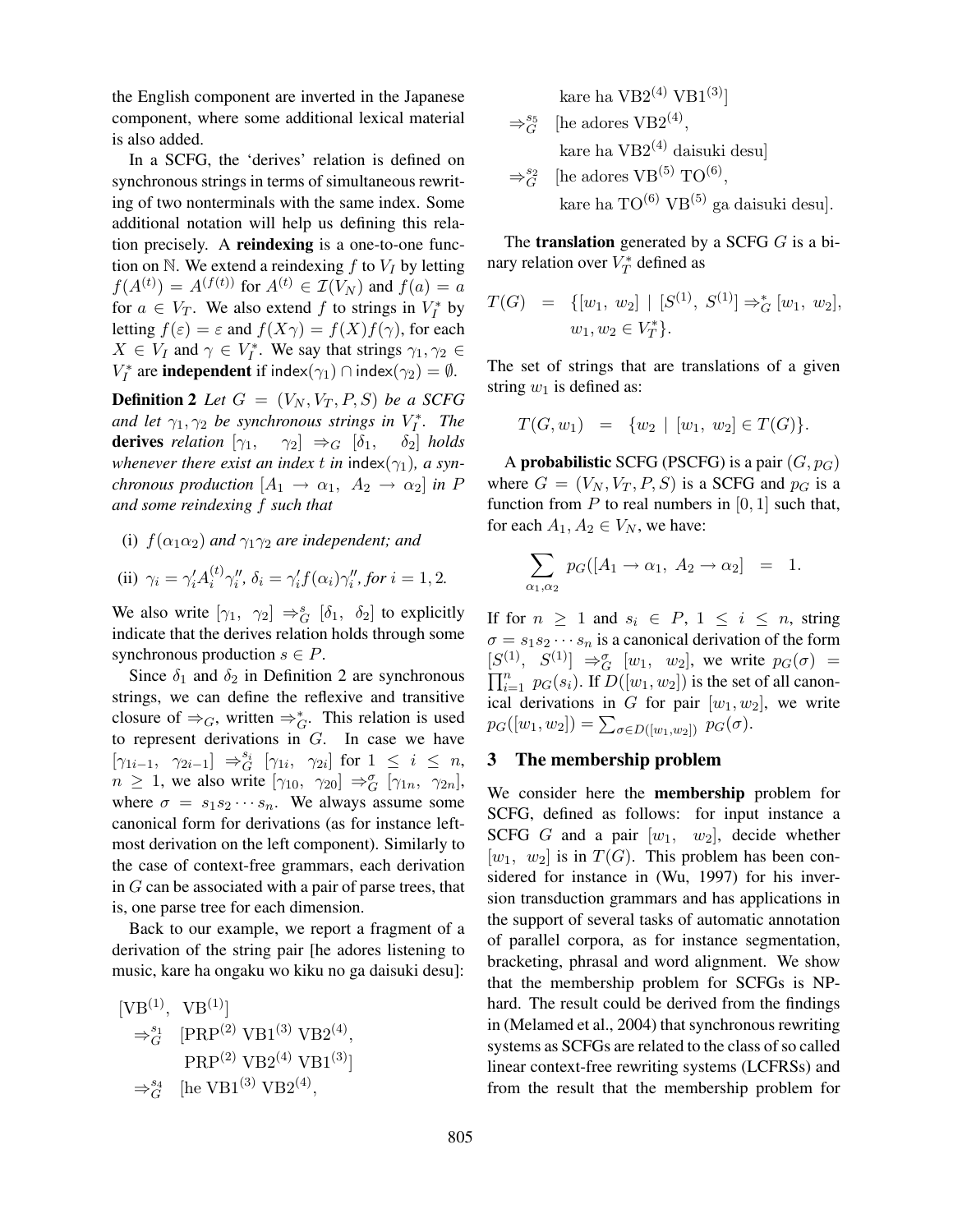LCFRSs is NP-hard (Satta, 1992; Kaji and others, 1994). However, we provide here a direct proof, to simplify the presentation.

## Theorem 1 *The membership problem for SCFGs is NP-hard.*

*Proof.* We reduce from the three-satisfiability problem (3SAT, Garey and Johnson, 1979). Let  $\langle U, C \rangle$  be an instance of the 3SAT problem, where  $U = \{u_1, \ldots, u_n\}$  is a set of variables and  $C =$  ${c_1, \ldots, c_n}$  is a set of clauses. Each clause is a set of three literals from  $\{u_1, \overline{u}_1, \ldots, u_n, \overline{u}_n\}.$ 

The general idea of the proof is to use a string pair  $[w_1w_2\cdots w_p, w_c]$ , where  $w_c$  is a string representation of C and each  $w_i$  is a string controlling the truth assignment for the variable  $u_i$ . We then construct a SCFG G such that each  $w_i$  can be derived in two possible ways only, using some specialized productions of G, encoding the truth assignment of variable  $u_i$ . In this way the derivation of the whole string  $w_1 \cdots w_p$  in the left dimension corresponds to a guess of a truth assignment for  $U$ . Accordingly, on the right dimension only those symbols of  $w_c$  will be derived that represent clauses that hold true under the guessed assignment.

We need some additional notation. Below we treat C as an alphabet of atomic symbols. We use a function d such that, for every i with  $1 \leq i \leq$  $p, c_{d(i,1)}, c_{d(i,2)}, \ldots, c_{d(i,s_i)}$  is the sequence of all clauses that include literal  $u_i$ , in the left to right order in which they appear within  $c_1c_2 \cdots c_n$ , and  $c_{d(i,s_i+1)}, c_{d(i,s_i+2)}, \ldots, c_{d(i,t_i)}$  is the sequence of all clauses that include literal  $\overline{u}_i$ , again as they appear within  $c_1c_2 \cdots c_n$  from left to right. Note that we must have  $\sum_{i=1}^{p} t_i = 3n$ . We also use a function e such that, for every  $1 \le i \le p$  and  $1 \le j \le t_i$ ,  $e(i, j) = j + \sum_{k=1}^{i-1} t_k$  (assume  $\sum_{k=1}^{0} t_k = 0$ ).

Consider the alphabet  $\{a_i, b_i \mid 1 \leq i \leq p\}$ . For every i,  $1 \leq i \leq p$ , let  $w_i$  denote a sequence of exactly  $t_i + 1$  alternating symbols  $a_i$  and  $b_i$ , i.e.,  $w_i \in (a_i b_i)^+ \cup (a_i b_i)^* a_i$ . For every  $1 \le i \le p$ , let  $x(i, 1) = a_i b_i$  and let  $x(i, h) = a_i$  (resp.  $b_i$ ) if h is even (resp. odd),  $2 \leq h \leq t_i$ . Let also  $\overline{x}(i, h) = a_i$  (resp.  $b_i$ ) if h is odd (resp. even),  $1 \leq h \leq t_i - 1$ , and let  $\overline{x}(i, t_i) = a_i b_i$ (resp.  $b_i a_i$ ) if  $t_i$  is odd (resp. even). Therefore we can write  $w_i = x(i, 1)x(i, 2) \cdots x(i, t_1) =$  $\overline{x}(i, 1)\overline{x}(i, 2)\cdots\overline{x}(i, t_1).$ 

Finally, we need a permutation  $\pi$  defined on the set  $\{1, \ldots, 3n\}$  as follows. Fix i and j with  $1 \leq i \leq$ p and  $1 \leq j \leq t_i$ , and let h be the number of occurrences of the clause  $c_{d(i,j)}$  found in the sequence  $c_{d(1,1)}, c_{d(1,2)}, \ldots, c_{d(1,t_1)}, c_{d(2,1)}, \ldots, c_{d(i,j)}$ . Note that we must have  $1 \leq h \leq 3$ . Then we set  $\pi(e(i, j)) = 3 \cdot [d(i, j) - 1] + h.$ 

We can now define the target instance  $\langle G, [w, w'] \rangle$  of our reduction. Let  $[w, w']$ Let  $[w, w'] =$  $[w_1w_2\cdots w_p, \ c_1c_2\cdots c_n]$ . Let also  $G = (V_N, V_T, \ldots)$ *P*, *S*), with  $V_N = \{S\}$  ∪  $\{A_i \mid 1 \le i \le 3n\}$  and  $V_T = C \cup \{a_i, b_i \mid 1 \leq i \leq p\}$ . The productions below define set P:

(i) for every  $1 \leq i \leq p$ :

(a) for 
$$
1 \le h \le s_i
$$
:  
\n $[A_{e(h,i)} \to x(i, h), A_{e(h,i)} \to c_{e(i,h)}],$   
\n $[A_{e(h,i)} \to x(i, h), A_{e(h,i)} \to \varepsilon],$   
\n $[A_{e(h,i)} \to \overline{x}(i, h), A_{e(h,i)} \to \varepsilon];$   
\n(b) for  $s_i + 1 \le h \le t_i$ :  
\n $[A_{e(h,i)} \to x(i, h), A_{e(h,i)} \to \varepsilon],$   
\n $[A_{e(h,i)} \to \overline{x}(i, h), A_{e(h,i)} \to c_{e(i,h)}],$   
\n $[A_{e(h,i)} \to \overline{x}(i, h), A_{e(h,i)} \to \varepsilon];$ 

(ii) 
$$
[S \to A_{e(1,1)}^{(e(1,1))} A_{e(1,2)}^{(e(1,2))} \dots
$$
  
\n
$$
A_{e(1,t_1)}^{(e(1,t_1))} A_{e(2,1)}^{(e(2,1))} \dots A_{e(p,t_p)}^{(e(p,t_p))},
$$
  
\n
$$
S \to A_{\pi(e(1,1))}^{(\pi(e(1,1)))} A_{\pi(e(1,2))}^{(\pi(e(1,2)))} \dots
$$
  
\n
$$
A_{\pi(e(1,t_1))}^{(\pi(e(1,t_1)))} A_{\pi(e(2,1))}^{(\pi(e(2,1)))} \dots A_{\pi(e(p,t_p))}^{(\pi(e(p,t_p)))}].
$$

It is easy to see that  $|G|$ ,  $|w|$  and  $|w'|$  are polynomially related to |U| and |C|. From a derivation of  $[w, w'] \in T(G)$ , we can exhibit a truth assignment that satisfies  $C$  simply by reading off the derivation of the left string  $w_1w_2 \cdots w_p$ . Conversely, starting from a truth assignment that satisfies C we can prove  $w \in L(G)$  by means of (finite) induction on |U|: this part requires a careful inspection of all items in the definition of G.

From Theorem 1 we may conclude that algorithms for the membership problem for SCFGs are very unlikely to run in polynomial time. In the literature, several algorithms for this problem have been proposed using tabular methods (chart parsing). In the worst case, all these algorithms run in time  $\Theta(|G| \cdot n^{k(G)})$ , with G an SCFG and n the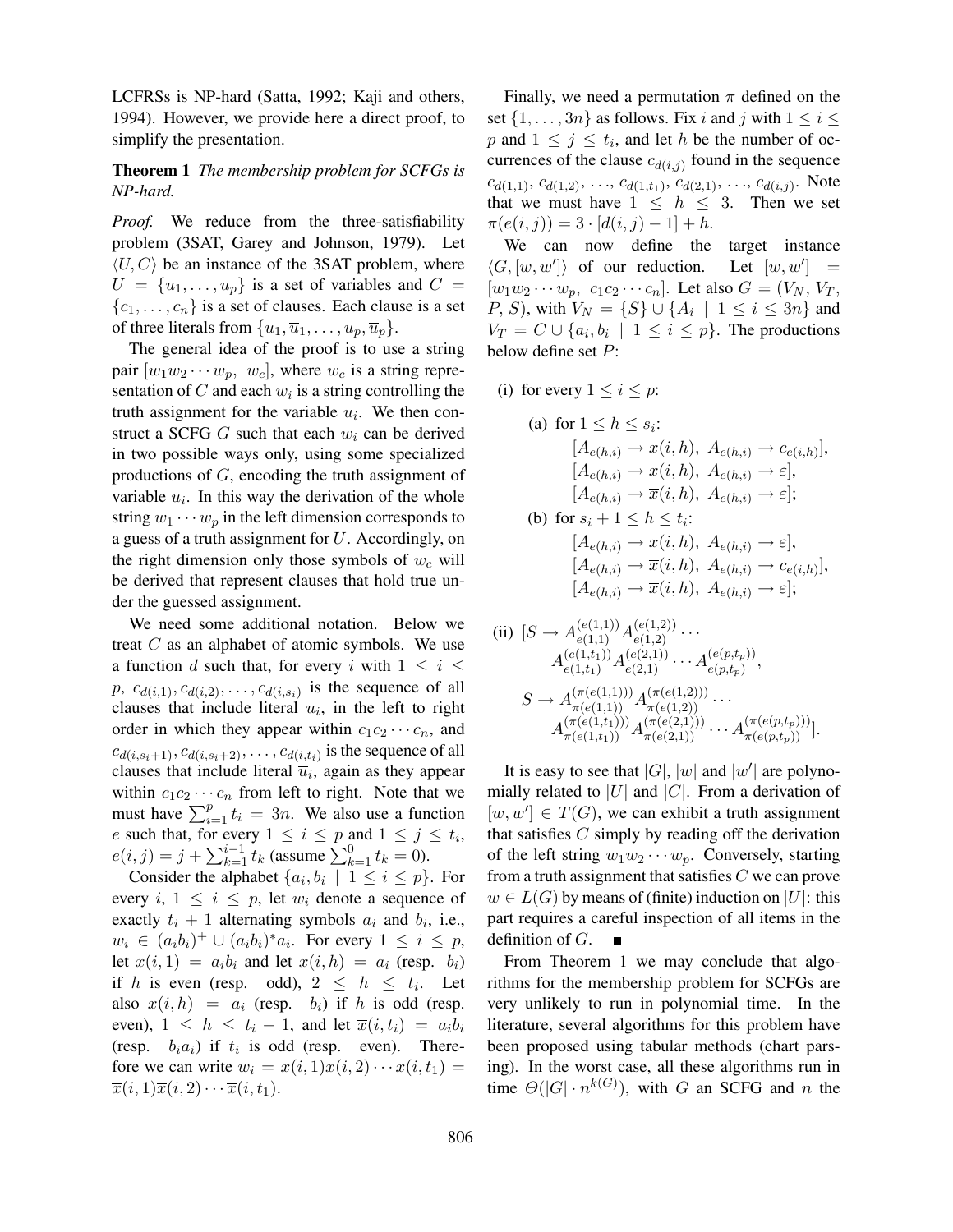length of the input string pair. We know that, unless  $P = NP$ ,  $k(G)$  cannot be a constant. We now prove a lower bound on  $k(G)$ , providing thereby an exponential time lower bound result for our problem under the assumption of the tabular paradigm.

Tabular methods for the membership problem are based on the following representation. Given a synchronous production

$$
s: \quad [A_1 \to B_{11}^{(1)} \cdots B_{1r}^{(r)}, A_2 \to B_{21}^{(\pi(1))} \cdots B_{2r}^{(\pi(r))}], \quad (1)
$$

the already recognized constituent pairs  $B_{1i}$ ,  $B_{2\pi(i)}$ are gather together in several steps, keeping a record of the spanned substrings of the input. To provide a concrete example, if we gather all the  $B_{1i}$ 's on the left dimension from left to right, the partial analysis we obtain after the first step can be represented as a **state**  $\langle s(1), (i_{11}, j_{11}), (i_{21}, j_{21})\rangle$ , meaning that  $B_{11}$  and  $B_{2\pi(1)}$  span substrings  $w_1[i_{11}, j_{11}]$ and  $w_2[i_{21}, j_{21}]$ , respectively.<sup>1</sup> At the second step we have a state  $\langle s(2), (i_{11}, j_{12}), (i_{21}, j_{21}),$  $(i_{22}, j_{22})\rangle$ , meaning that  $B_{11}B_{12}$  together span  $w_1[i_{11}, j_{12}], B_{2\pi(1)}$  spans  $w_2[i_{21}, j_{21}]$  and  $B_{2\pi(2)}$ spans  $w_2[i_{22}, j_{22}]$ . We can see that, for some worst case permutations, the left-to-right strategy demands for increasingly more pairs of indices, so that the exponent in the time complexity linearly grows with  $r$ .

How much better can we do, if we exploit some strategy other than the left-to-right above? More precisely, we ask how many unconnected spannings a state may require for some worst case permutation  $\pi$ , under the choice of the best possible parsing strategy for  $\pi$  itself.

Theorem 2 *In the worst case, standard tabular methods for the SCFG membership problem require* √ an amount of time  $\varOmega(|G|\, n^{c \cdot \sqrt{r}})$ , with  $r$  the length of *the longest production in* G *and* c *a constant.*

*Proof.* For any  $r \geq 8$  we let  $q = |\sqrt{r/2}| \geq$  $\lfloor \sqrt{8/2} \rfloor = 2$ , and define a permutation  $\pi_r$  on  $\{1, \ldots, r\}$ . We view the domain of  $\pi_r$  as composed of  $2q$  blocks with  $q$  adjacent integers each, possibly followed by  $r - 2q^2$  additional "padding" integers, and its codomain as composed of  $q$  blocks with  $2q$  adjacent integers each, again possibly followed by  $r - 2q^2$  "padding" integers. Permutation  $\pi_r$  transposes all blocks by sending the *j*-th element of the  $i$ -th block in the domain into the  $i$ -th element of the  $j$ -th block in the codomain, while mapping each padding integer identically into itself. Formally, for all positive integers  $i \leq 2q$  and  $j \leq q$ ,  $\pi_r(q \cdot (i-1) + j) = 2q \cdot (j-1) + i$ , and for all integers *i* with  $2q^2 < i \leq r$ ,  $\pi_r(i) = i$ .

We count below how many spans are instantiated by a state that has gathered  $p$  constituent pairs,  $1 \leq p \leq r$ , in parsing production (1) under any possible strategy. When a constituent pair  $B_{1i}$ ,  $B_{2\pi_r(i)}$ is gathered, we say integer i in the domain of  $\pi_r$  and integer  $\pi_r(i)$  in the codomain have been pebbled. In this way each span  $(i, j)$  in a state corresponds to some run  $i, i + 1, \ldots j$  of pebbled integers, with either  $i = 1$  or  $i - 1$  unpebbled, and with either  $j = r$ or  $j + 1$  unpebbled. We call each such run a segment, and show that every parsing strategy demands at least  $q = \lfloor \sqrt{r/2} \rfloor$  segments either in the domain or in the codomain of  $\pi_r$ .

We say that a block in the domain of  $\pi_r$  is empty, full, or mixed if, respectively, none, all, or some but not all of its elements have been pebbled. Assume that, for a given parsing strategy, the last block that becomes mixed does so when we place the  $i$ -th pebble, and the first block that becomes full does so when we place the *j*-th pebble. Obviously  $i \neq j$ : the first pebble placed in a previously empty block can not make it full since every block contains at least 2 elements.

If  $i < j$ , after placing the *i*-th pebble and before placing the j-th pebble every block in the domain of  $\pi_r$  is mixed. Each of these 2q blocks then contains at least one pebbled element which is adjacent to an unpebbled one and must therefore be either the first or the last element of a segment. The domain of  $\pi_r$ then contains at least  $2q/2 = q$  segments.

If  $j < i$ , after placing the j-th pebble and before placing the  $i$ -th pebble at least one block in the domain of  $\pi_r$  (e.g., the h-th block) is full, and at least one (e.g., the  $k$ -th) is empty. Then, in each of the q blocks in the codomain of  $\pi_r$ , the h-th element is pebbled while the  $k$ -th is not. Therefore the h-th elements of any two consecutive blocks in the codomain of  $\pi_r$  must belong to two distinct segments, since at least one intermediate element is not

<sup>&</sup>lt;sup>1</sup>For a string  $w = a_1 \cdots a_n$ , we write  $w[i, j]$  to denote the substring  $a_{i+1} \cdots a_i$ .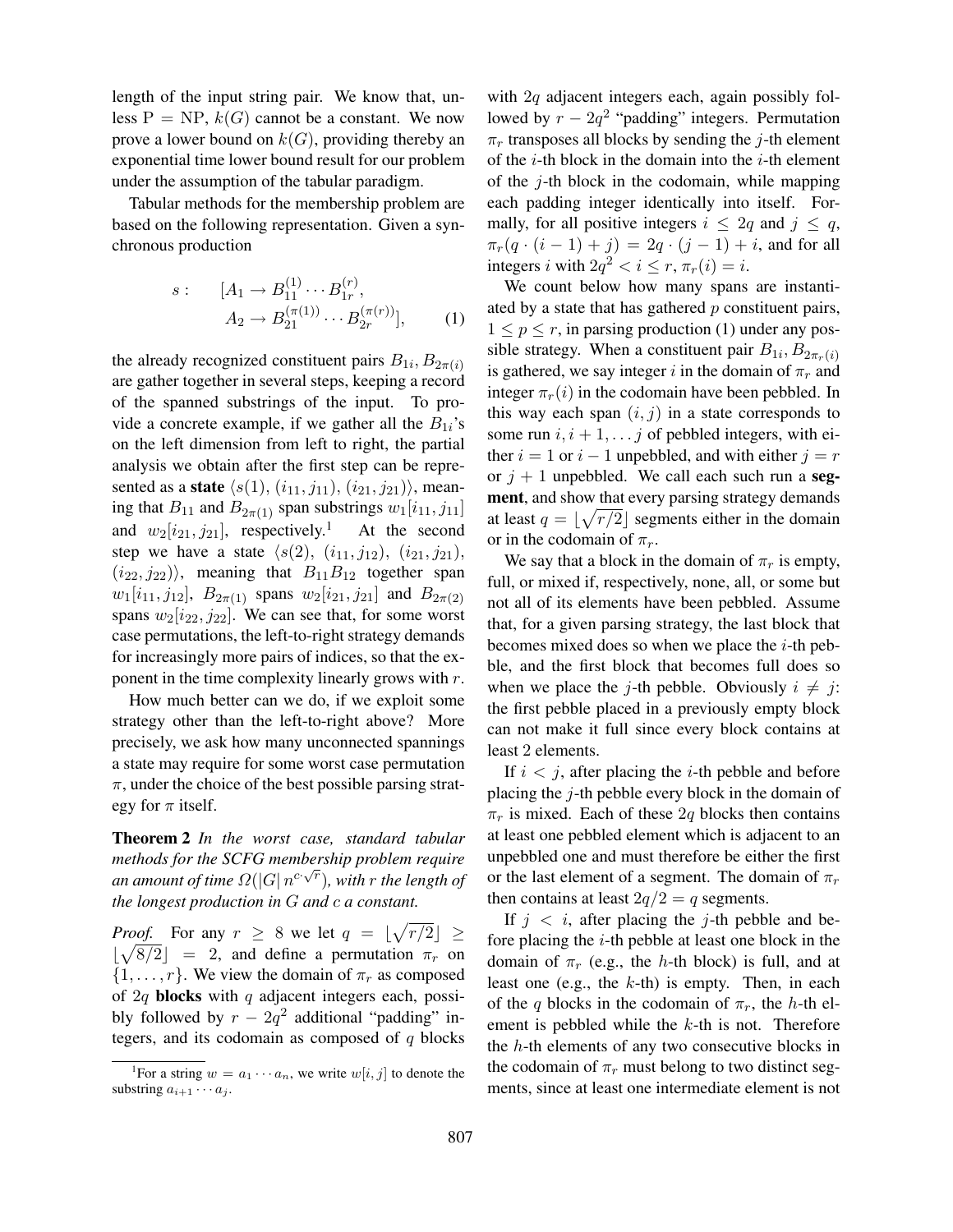pebbled. The codomain of  $\pi_r$  then contains at least q segments.

#### 4 The translation problem

In this section we consider some formulations of the translation problem for PSCFG that have been proposed in the literature. The most general definition of the translation problem for PSCFG is this: for an input PSCFG  $G_p = (G, p_G)$  and an input string w, produce a representation of all possible parse trees, along with their probabilities, that are assigned by G to a string in the set  $T(G, w)$  under some translation of  $w$ .

Variant of this definition can be found where the input is a single parse tree for  $w$  (Yamada and Knight, 2001), or where the output is a single parse tree, chosen according to some specific criteria (Wu and Wong, 1998). To formally study these problems, in what follows we focus on single parse trees associated with derivations in  $G_p$ . For a derivation  $\sigma$  of the form  $[S^{(1)}, S^{(1)}] \Rightarrow_G^{\sigma} [w_1, w_2]$ , we write  $t_{\sigma,l}$  and  $t_{\sigma,r}$  to denote the left and the right parse trees, respectively, associated with  $\sigma$ . The probability that  $t_{\sigma,r}$  is obtained as a translation of  $t_{\sigma,l}$  through  $G_p$  is thus  $p_G([t_{\sigma,l}, t_{\sigma,r}]) = p_G(\sigma)$ . Let t be some parse tree; we write  $y(t)$  to denote the string in the yield of t. For a string  $w \in V_T^*$  and a parse tree t, we also consider the probability that  $t$  is obtained from w through  $G_p$ , defined as:

$$
p_G([w, t]) = \sum_{y(t')=w} p_G([t', t]).
$$
 (2)

We can now precisely define the variants of the translation problem we are interested in. Given as input a PSCFG  $G_p = (G, p_G)$  and two strings  $w_1, w_2 \in V_T^*$ , output the pair of parse trees

$$
\underset{\substack{y(t_1) = w_1, \\ y(t_2) = w_2}}{\text{argmax}} \ \ p_G([t_1, t_2]). \tag{3}
$$

If the synchronous productions in the underlying SCFG G have length bounded by some constant, then the above problem can be solved in polynomial time using extensions of the Viterbi search strategy to parse forests. This has been shown for instance in (Wu and Wong, 1998; Yamada and Knight, 2001; Melamed, 2004).

A second interesting problem is defined as follows. Given as input a PSCFG  $G_p = (G, p_G)$  and a string  $w \in V_T^*$ , output the parse tree

$$
\underset{t}{\operatorname{argmax}} \ p_G([w, t]). \tag{4}
$$

Even in case we impose some constant bound on the length of the synchronous productions in  $G$ , the above problem is NP-hard, as we show in what follows.

We assume the reader is familiar with the definition of probabilistic context-free grammar (PCFG) and with the associated notion of derivation probability (Wetherell, 1980). We denote a PCFG as a pair  $(G, p_G)$ , with  $G = (V_N, V_T, P, S)$  the underlying context-free grammar and  $p_G$  the associated function providing the probability distributions for the productions in  $P$ , conditioned on their lefthand side. A probabilistic regular grammar (PRG) is a PCFG with underlying productions of the form  $A \rightarrow aB$  or  $A \rightarrow \varepsilon$ , with A, B nonterminal symbols and a a terminal symbol.

We consider below a decision problem associated with PRG, called the consensus problem, defined as follows: Given as input a PRG  $(G, p_G)$  and a rational number  $d \in [0, 1]$ , decide whether there exists a string  $w$  in the language generated by  $G$  such that  $p_G(w) \geq d$ . It has been shown in (Casacuberta and de la Higuera, 2000) that, for a PRG G whose productions have all probabilities expressed by rational numbers, the above problem is NP-complete. (Essentially the same result is also reported in (Lyngso and Pedersen, 2002), stated in terms of hidden Markov models.) We reduce the consensus problem for PRG to a decision version of the problem in (4), called the best translated derivation problem and defined as follows. Given as input a PCFG  $G_p =$  $(G, p_G)$ , a string  $w \in V_T^*$  and a rational number  $d \in [0, 1]$ , decide whether  $\max_t p_G([w, t]) \geq d$ .

## Theorem 3 *The best translated derivation problem for the class PSCFG is NP-hard.*

*Proof.* We provide a reduction from the consensus problem for the class PRG with rational production probabilities. The main idea is described in what follows. Given the input PRG  $G_p$ , we construct a target PSCFG  $G_p'$  that translates string \$ into \$, with \$ a special symbol. Given as input the string \$,  $G'_p$  simulates all possible derivations of  $G_p$  through its own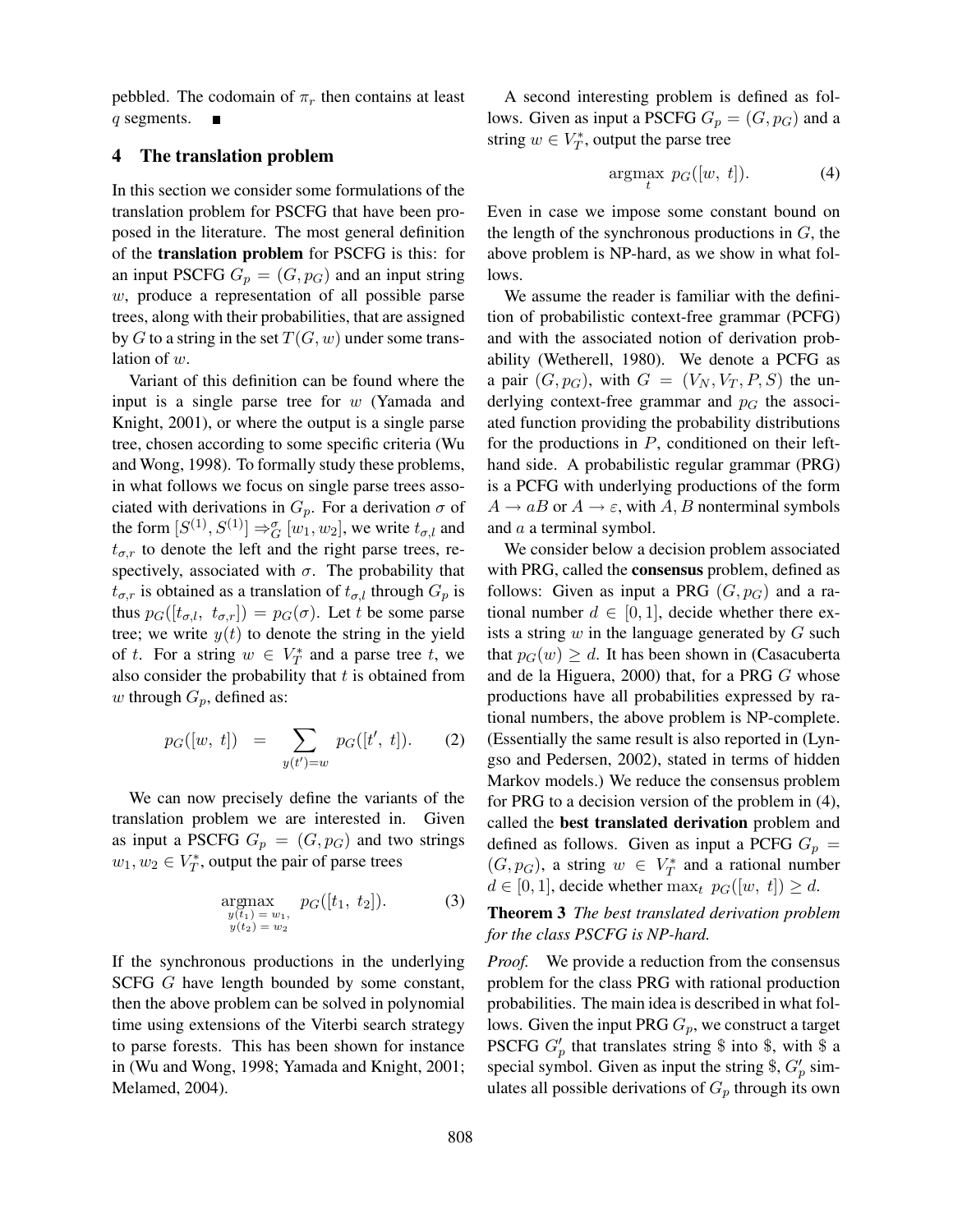derivations. This is done by encoding the nonterminals appearing in a derivation  $\rho$  of  $G_p$  within the left component of some derivation  $\sigma$  of  $G'_{p}$ , and by encoding the terminal string generated by  $\rho$  within the right component of  $\sigma$ . The probability of  $\rho$  is also preserved by  $\sigma$ .

Let  $G_p = (G, p_G)$ , d be an instance of the consensus problem as above, with  $G = (V_N, V_T, P, S)$ . We specify a PSCFG  $G'_p = (G', p_{G'})$  with  $G' =$  $(V'_N, \{\$\}, P', S)$  and  $V'_N = V_N \cup V_T$ . Set P' is constructed as follows:

- (i) for every  $(S \to aA) \in P$ ,  $s : [S \to A^{(1)}, S \to A^{(2)}]$  $a^{(1)}$ ] is added to P', with  $p_{G'}(s) = p_G(S \rightarrow$  $aA);$
- (ii) for every  $(S \to \varepsilon) \in P$ ,  $s : [S \to \S, S \to \S]$  is added to P', with  $p_{G'}(s) = p_G(S \to \varepsilon);$
- (iii) for every  $a \in V_T$  and  $(A \rightarrow bB) \in P$ , s:  $[A \rightarrow B^{(1)}, a \rightarrow b^{(1)}]$  is added to P', with  $p_{G'}(s) = p_G(A \rightarrow bB)$
- (iv) for every  $a \in V_T$  and  $(A \rightarrow \varepsilon) \in P$ ,  $s : [A \rightarrow \$ , a \rightarrow \] is added to P', with  $p_{G'}(s) = p_G(A \rightarrow \varepsilon).$

Note that the construction of  $G_p'$  can be carried out in quadratic time in the size of  $G_p$ . It is not difficult to see that there exists a derivation of the form  $S \Rightarrow_G a_1A_1 \Rightarrow_G a_1a_2A_2 \cdots \Rightarrow_G a_1a_2 \cdots a_nA_n$ if and only if there exist a derivation in  $G'$  associated with unary trees  $t_1$  and  $t_2$ , such that string  $SA_1A_2 \cdots A_n$  is read from the spine of  $t_1$  and string  $Sa_1a_2\cdots a_n$  is read from the spine of  $t_2$ . Furthermore, the two derivations are composed of 'corresponding' productions with the same probabilities. We conclude that there exists a string w in  $L(G)$ with  $p_G(w) > d$  if and only if there exists a unary tree t with string  $Sw\$  read from the spine such that  $p_{G'}([\$ , t]) > d.$  $\blacksquare$ 

We discuss below an interesting consequence of Theorem 3. The SDTS formalism discussed in Section 1 has been extended to the probabilistic case in (Maryanski and Thomason, 1979), called stochastic SDTS (SSDTS). As a corollary to the proof of Theorem 3, we obtain that one can define, through some PSCFG  $G_p$  and some fixed string w, a probability distribution  $p_G([w, t])$  on parse trees that cannot be obtained through any SSDTS. Without providing the details of the definition of SSDTS, we give here only an outline of the proof. We also assume that the reader is familiar with probabilistic finite automata and with their distributional equivalence with PRG.

Consider the PSCFG  $G'_{p} = (G', p_{G'})$  defined in the proof of Theorem 3, and assume there exists some SSDTS  $G_p'' = (G'', p_{G''})$  such that, for every tree t, we have  $p_{G''}(\{\$, t\}) = p_{G'}(\{\$, t\})$ . Since in a derivation of an SDTS the generated trees are always isomorphic, up to some reordering of sibling nodes, we obtain that the productions of  $G''$  must have the form  $[S \to a^{(1)}, S \to a^{(1)}], [a \to b^{(1)}, a \to b^{(1)}]$ and  $[a \rightarrow \text{\$}, a \rightarrow \text{\$}].$  From these productions we can construct a probabilistic deterministic finite automaton generating the same language as the PRG  $G_p$ , and with the same distribution. But this is impossible since there are string distributions defined by some PRG that cannot be obtained through probabilistic deterministic finite automata; see for instance (Vidal et al., 2005).

We conclude by remarking that in (Casacuberta and de la Higuera, 2000) it is shown that finding the best output string for a given input string is NPhard for stochastic SDTS with a single nonterminal in each production's right-hand side. Our result in Theorem 3, stated for PSCFG, is stronger, since it investigates individual parse trees rather than strings.

### 5 Concluding remarks

The presented results are based on worst case analysis: further experimental evaluation needs to be carried out on multilingual corpora in order to asses the practical impact of these findings.

#### Acknowledgment

We are indebted to Dan Melamed and Mark-Jan Nederhof for technical discussion on topics related to this paper. Dan Melamed also suggested to us the problem investigated by Theorem 2. The first author is partially supported by MIUR under project PRIN No. 2003091149<sub>-005</sub>.

#### References

A. V. Aho and J. D. Ullman. 1972. *The Theory of Parsing, Translation and Compiling*, volume 1. Prentice-Hall, Englewood Cliffs, NJ.